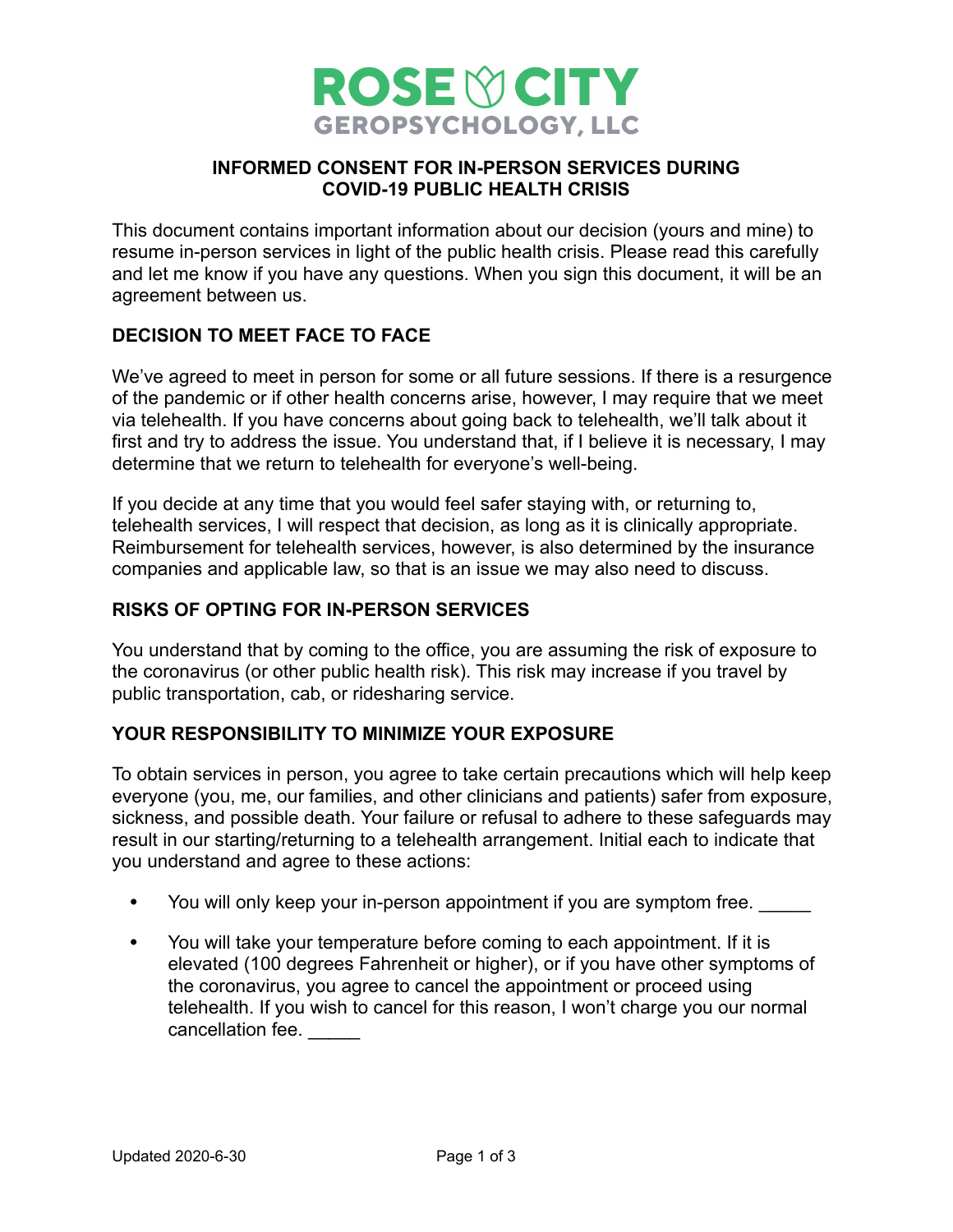- You will wait in your car or outside of the office suite until I call or text you to enter the building and begin our appointment.
- You will wash your hands or use hand sanitizer when you enter the building.
- You will adhere to the safe distancing precautions we have set up in the waiting room and therapy room. For example, you won't move chairs or sit where we have signs asking you not to sit.
- You will wear a mask in all areas of the office (I and the other clinicians in my office will too). \_\_\_\_\_
- You will keep a distance of 6 feet and there will be no physical contact (e.g. no shaking hands) with me.
- You will try not to touch your face or eyes with your hands. If you do, you will immediately wash or sanitize your hands.
- If you are bringing your child or other dependent for services, you will make sure that they will follow all of these sanitation and distancing protocols.
- You will take steps between appointments to minimize your exposure.
- If you have a job that exposes you to those who are infected, you will let me know. \_\_\_\_\_
- If your commute or other responsibilities or activities put you in close contact with others (beyond your family), you will let me know. \_\_\_\_\_
- If a resident of your home tests positive for the infection, you will immediately let me know and we will then begin/resume treatment via telehealth.

I may change the above precautions if additional local, state or federal orders or guidelines are published. If that happens, we will talk about any necessary changes.

# **MY COMMITMENT TO MINIMIZE EXPOSURE**

My practice has taken steps to reduce the risk of spreading the virus within the office and we have posted our efforts on our website and in the office. Please let me know if you have questions about these efforts.

# **IF YOU OR I ARE SICK**

You understand that I am committed to keeping you, me, others who use our office, and all of our families safe from the spread of this virus. If you show up for an appointment and I believe that you have a fever or other symptoms, or believe you have been exposed, I will have to require you to leave the office immediately. We can follow up with